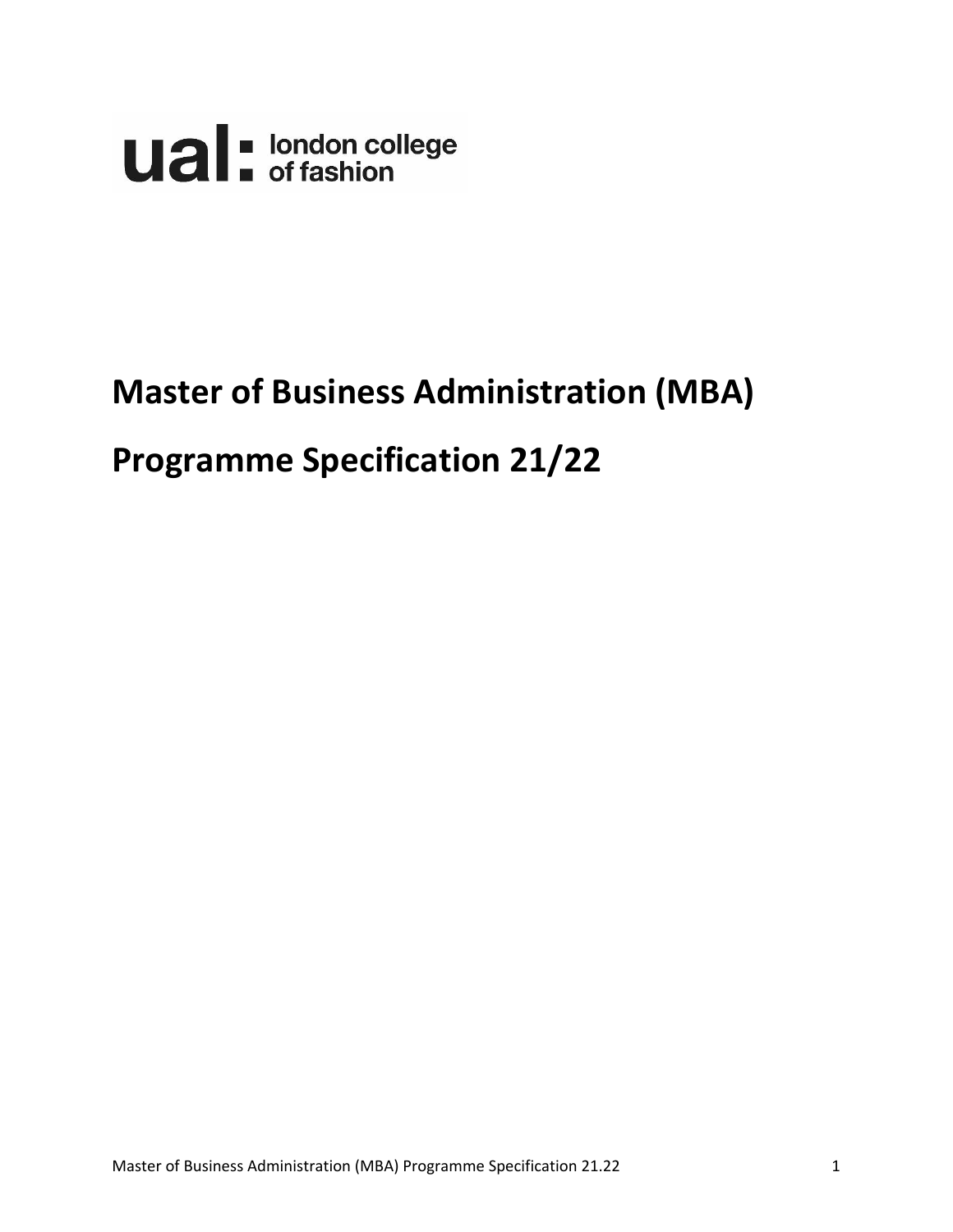| <b>Awarding Body</b>                        | University of the Arts London                                                                                                                                                             |  |  |
|---------------------------------------------|-------------------------------------------------------------------------------------------------------------------------------------------------------------------------------------------|--|--|
| <b>College</b>                              | London College of Fashion                                                                                                                                                                 |  |  |
| <b>School</b>                               | <b>Fashion Business School</b>                                                                                                                                                            |  |  |
| Programme                                   | LCF Leadership and Management Programme (L070)                                                                                                                                            |  |  |
| <b>Course AOS Code</b>                      | LCFMBMBAF01                                                                                                                                                                               |  |  |
| <b>FHEQ Level</b>                           | Level 7 Masters                                                                                                                                                                           |  |  |
| <b>Course Credits</b>                       | 180                                                                                                                                                                                       |  |  |
| <b>Mode</b>                                 | <b>Full Time</b>                                                                                                                                                                          |  |  |
| <b>Duration of Course</b>                   | 1 year                                                                                                                                                                                    |  |  |
| <b>Valid From</b>                           | September 1st 2021                                                                                                                                                                        |  |  |
|                                             | <b>QAA Subject Benchmark</b> Business and Management                                                                                                                                      |  |  |
| <b>Collaboration</b>                        | N/A                                                                                                                                                                                       |  |  |
| <b>UAL Subject</b><br><b>Classification</b> | Business & management, and science                                                                                                                                                        |  |  |
| <b>JACS Code</b>                            | N200 - Management studies                                                                                                                                                                 |  |  |
| <b>UCAS Code</b>                            | N/A                                                                                                                                                                                       |  |  |
| <b>PSRB</b>                                 | <b>Chartered Management Institute</b>                                                                                                                                                     |  |  |
| Work placement offered N/A                  |                                                                                                                                                                                           |  |  |
| <b>Course Entry</b><br><b>Requirements</b>  | The standard entry requirements for this course are as<br>follows:                                                                                                                        |  |  |
|                                             | • 2.1 degree at Undergraduate Level, or equivalent<br>• And 3 years work experience, to include<br>employment, self-employment, internships, work<br>placements in fashion related sector |  |  |
|                                             | <b>APEL (Accreditation of Prior (Experiential) Learning)</b>                                                                                                                              |  |  |
|                                             | Applicants who do not meet these course entry<br>requirements may still be considered in exceptional cases.<br>The course team will consider each application that                        |  |  |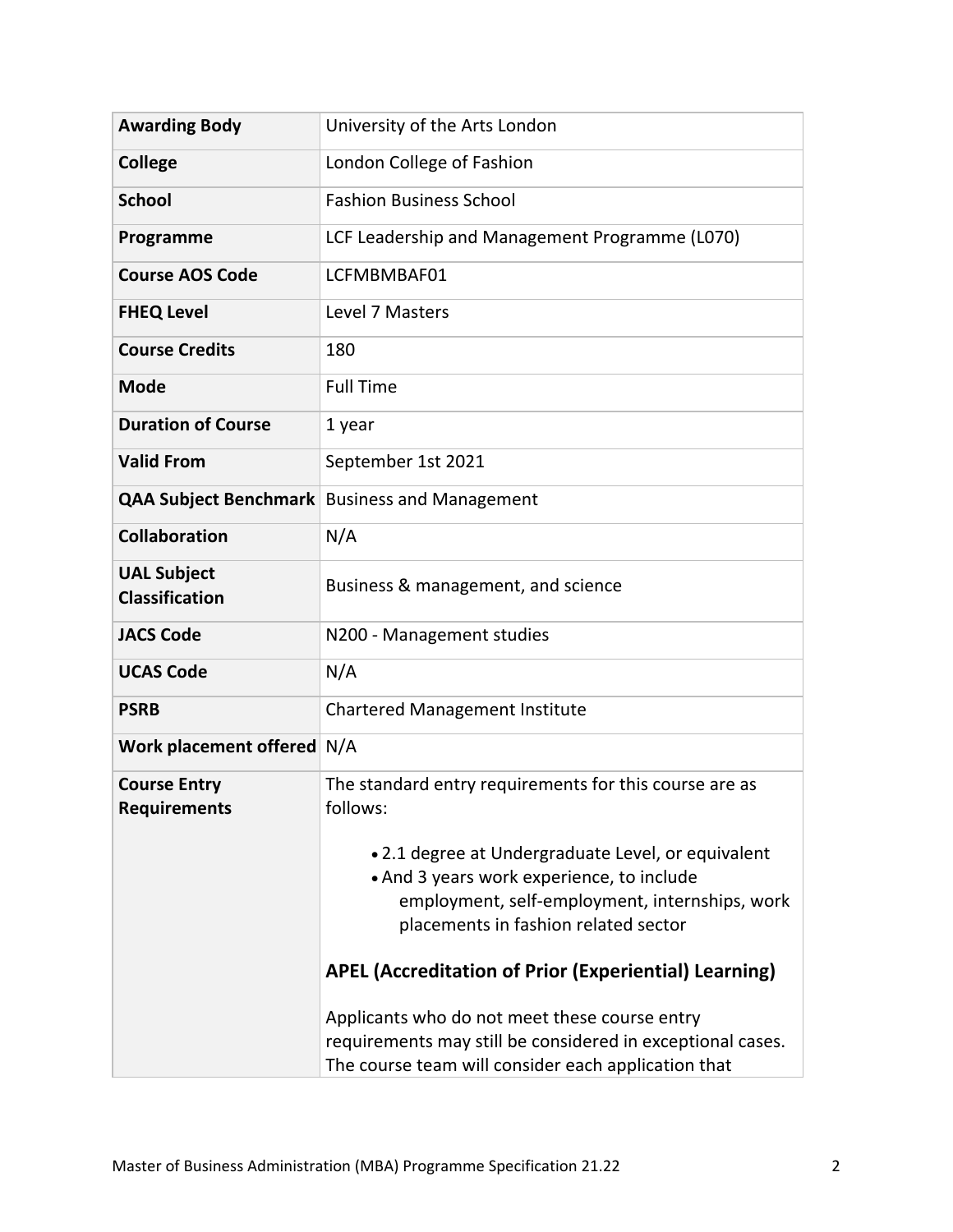|                           | demonstrates additional strengths and alternative evidence.<br>This might, for example, be demonstrated by:<br>• Related academic or work experience<br>• The quality of the personal statement                                                                                                                                                |  |
|---------------------------|------------------------------------------------------------------------------------------------------------------------------------------------------------------------------------------------------------------------------------------------------------------------------------------------------------------------------------------------|--|
|                           | • A strong academic or other professional reference<br>• OR a combination of these factors                                                                                                                                                                                                                                                     |  |
|                           | Each application will be considered on its own merit but we<br>cannot guarantee an offer in each case.                                                                                                                                                                                                                                         |  |
|                           | <b>English Language Requirements</b>                                                                                                                                                                                                                                                                                                           |  |
|                           | IELTS level 7.0 with a minimum of 6.0 in reading, writing,<br>listening and speaking. Please check our main English<br>Language Requirements.                                                                                                                                                                                                  |  |
| <b>Selection Criteria</b> | The course seeks to recruit students from diverse socio-<br>economic and cultural backgrounds, and welcomes<br>applications from mature students.                                                                                                                                                                                              |  |
|                           | The course team seeks to recruit students who can<br>demonstrate:                                                                                                                                                                                                                                                                              |  |
|                           | (1) People who want to study for an MBA curriculum, with a<br>specific focus on the fashion sector. This could include<br>people who have been working in fashion or those who are<br>particularly gravitating towards the fashion industry from<br>different industries and want to take full advantage of a<br>fashion context at MBA level; |  |
|                           | (2) High achievers who have the potential to be future<br>fashion industry leaders able to inspire, manage, direct and<br>lead;                                                                                                                                                                                                                |  |
|                           | (3) Global citizens able to interact effectively within an<br>international student cohort: the cohort will have a mix of<br>studets from different countries;                                                                                                                                                                                 |  |
|                           | (4) Professional experience: Minimum 3 years work<br>experience required in the wider fashion sector (to include<br>relevant employment, self-employment, internships, work<br>placements).                                                                                                                                                    |  |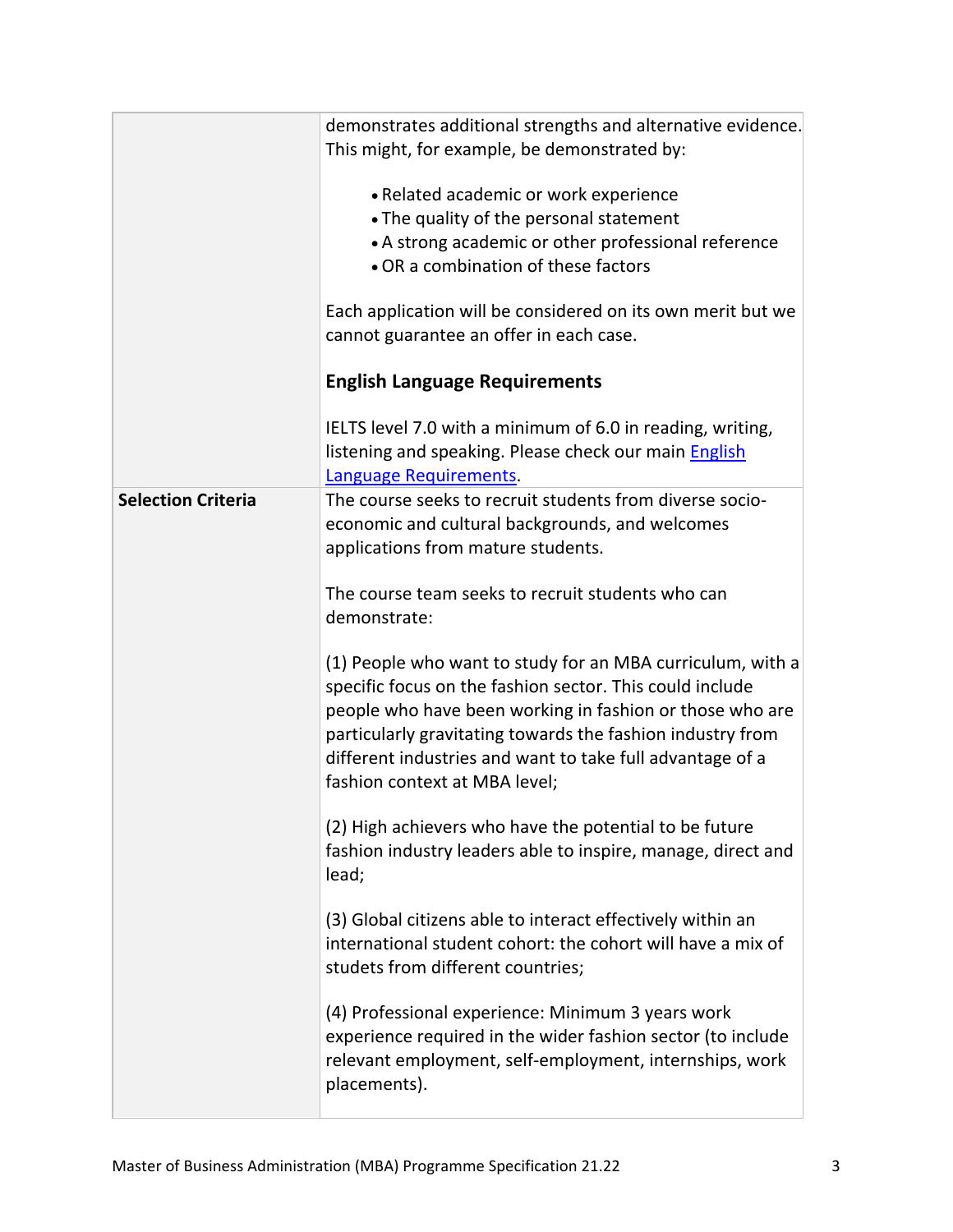|                                                  | People with intermediate to senior managerial /<br>consultancy experience who want to accelerate their career                                                                                                                                                                                                                                                                                                                                   |
|--------------------------------------------------|-------------------------------------------------------------------------------------------------------------------------------------------------------------------------------------------------------------------------------------------------------------------------------------------------------------------------------------------------------------------------------------------------------------------------------------------------|
|                                                  | and undertake more senior roles within organisations<br>operating in the fashion, lifestyle and related industries.<br>This includes:                                                                                                                                                                                                                                                                                                           |
|                                                  | • Self-funded candidates who invest in their personal<br>and professional development;<br>• Candidates sponsored by employers who have been<br>identified for career progression as part of staff<br>development initiatives;<br>• Entrepreneurs who have created their own business<br>and want to explore strategies and tools to<br>manage this more effectively, expand it and grow<br>it.                                                  |
| <b>Scheduled Learning and</b><br><b>Teaching</b> | During your course you will engage with learning and<br>teaching that includes both online and face-to-face modes.<br>The advertised scheduled activity for the course will be<br>delivered through a combination of live, synchronous and<br>asynchronous on-line learning. Scheduled learning and<br>teaching activity may include lectures, seminars, studio and<br>workshop briefings, tutorials, external visits and project<br>briefings. |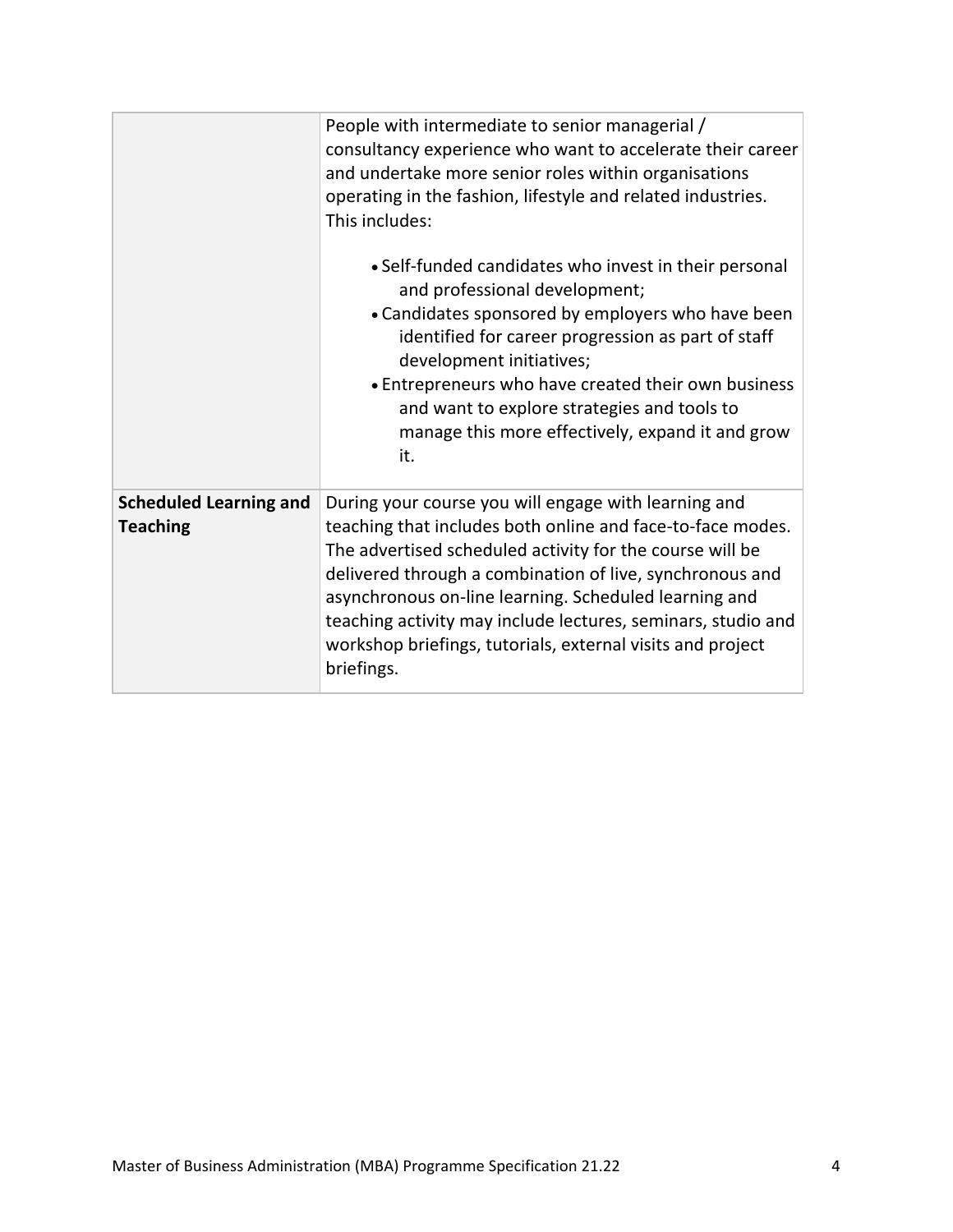## **Awards and Percentage of Scheduled Learning**

## **Year 1**

| <b>Percentage of Scheduled Learning</b> | 20             |
|-----------------------------------------|----------------|
| Awards                                  | <b>Credits</b> |
| Postgraduate Certificate (Exit Only)    | 60             |
| Postgraduate Diploma (Exit Only)        | 120            |
| Master of Business Administration       | 180            |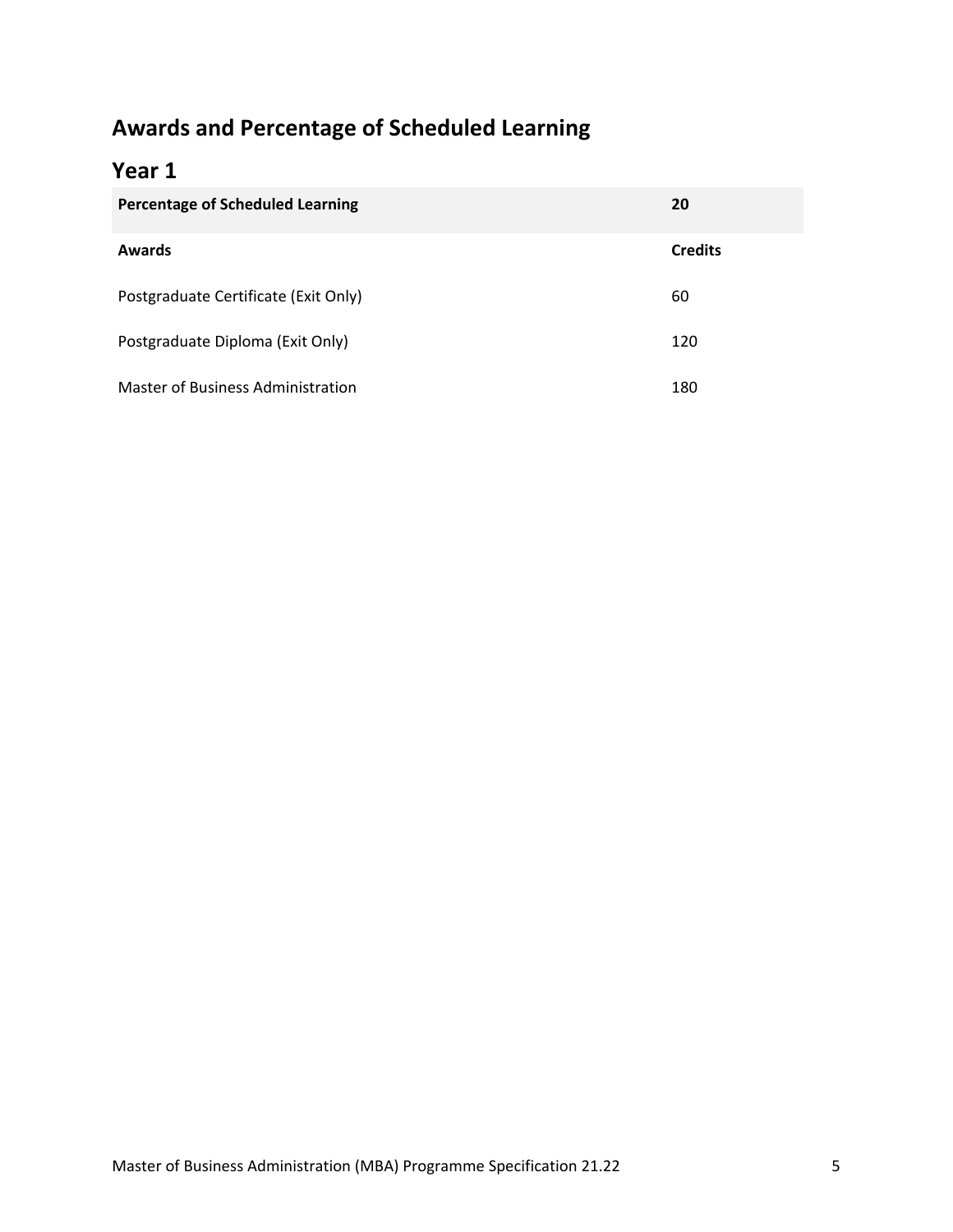## **Course Aims and Outcomes**

The Aims and Outcomes of this Course are as follows:

| Aim/Outcome Description |                                                                                                                                                                                                                                                                                             |  |
|-------------------------|---------------------------------------------------------------------------------------------------------------------------------------------------------------------------------------------------------------------------------------------------------------------------------------------|--|
| Aim                     | The development of advanced understanding of fashion<br>organisations, their governance, management and leadership<br>structures and of the global environments in which these operate.                                                                                                     |  |
| Aim                     | The development of advanced analytical, problem solving and<br>decision making skills to address and, where appropriate, resolve a<br>wide spectrum of business and management issues in a range of<br>diverse cultural and global contexts.                                                |  |
| Aim                     | An emphasis on the critical nature of the interrelationships between<br>functions and how these contribute to the process of value creation<br>within fashion organisations.                                                                                                                |  |
| Aim                     | The identification and evaluation of the critical success factors (CSF)<br>that support fashion organisations' competitive advantage through<br>the analysis of a wide range of key performance indicators.                                                                                 |  |
| Aim                     | The exploration of the ways in which fashion organisations can foster<br>an innovation-led culture to develop systematic, creative and original<br>solutions to evolving consumers' needs, wants and demands.                                                                               |  |
| Aim                     | The demonstration of the importance of developing and<br>implementing a clear social and environmental agenda to drive<br>change within the wider fashion sector and build a sustainable future.                                                                                            |  |
| Aim                     | The provision of a transformative journey that will enable students to<br>become independent, self-directed learners and to develop a range<br>of professional skills to fulfil their career development objectives.                                                                        |  |
| Outcome                 | A systematic understanding of business strategy, people, product<br>processes and sustainability, consumer insight, finance and risk, retail<br>markets, innovation and project management relevant to fashion<br>sector organisations, their external context and how they are<br>managed. |  |
| Outcome                 | Competencies in developing strategic solutions to a range of complex<br>situations taking account of relationships and interactions with other<br>areas of the wider fashion sector.                                                                                                        |  |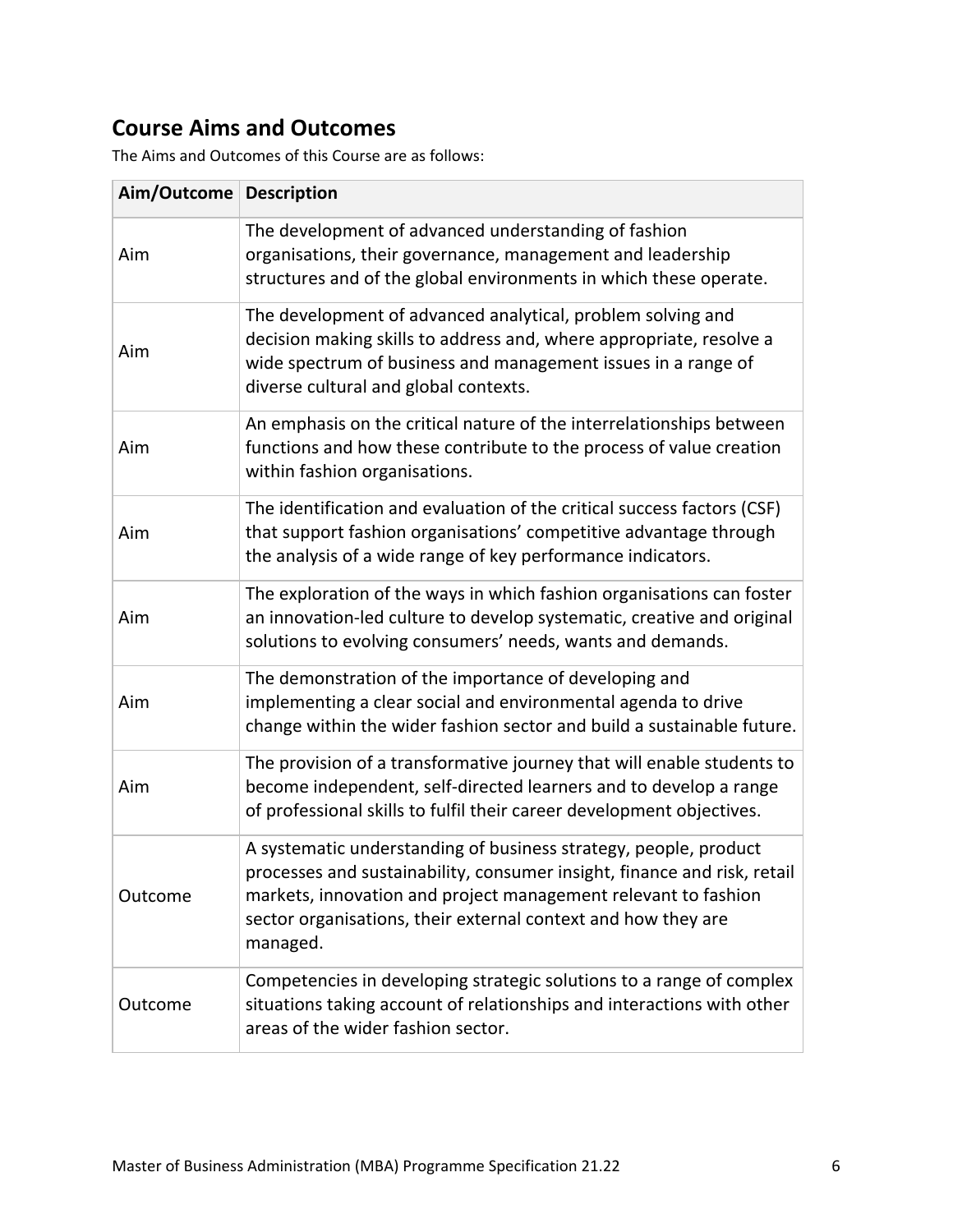| Outcome | A critical awareness of current issues in business and management<br>within the context of the fashion industry which is informed by<br>leading edge research and operational practice in the sector.                 |  |
|---------|-----------------------------------------------------------------------------------------------------------------------------------------------------------------------------------------------------------------------|--|
| Outcome | An understanding of appropriate techniques and use of tools<br>sufficient to allow detailed investigation into relevant business and<br>management issues.                                                            |  |
| Outcome | An ability to acquire and analyse information, to evaluate its<br>relevance and validity, and to synthesise a range of information in the<br>context of new situations.                                               |  |
| Outcome | Conceptual understanding and an ability to evaluate validity of<br>published research and assess its relevance, in addition to identifying<br>new or revised approaches to practice.                                  |  |
| Outcome | An ability to conduct research into business and management issues<br>that requires familiarity with a range of business data, research<br>sources and appropriate methodologies, to inform and develop<br>knowledge. |  |
| Outcome | An ability to communicate effectively in a variety of situations, using<br>a range of different mediums and take leadership roles, where<br>appropriate.                                                              |  |
| Outcome | An ability to adopt an international perspective including the impact<br>of globalisation on business, societies and the environment.                                                                                 |  |
| Outcome | An informed understanding of the importance of Corporate Social<br>Responsibility and ethical business practices in the fashion sector.                                                                               |  |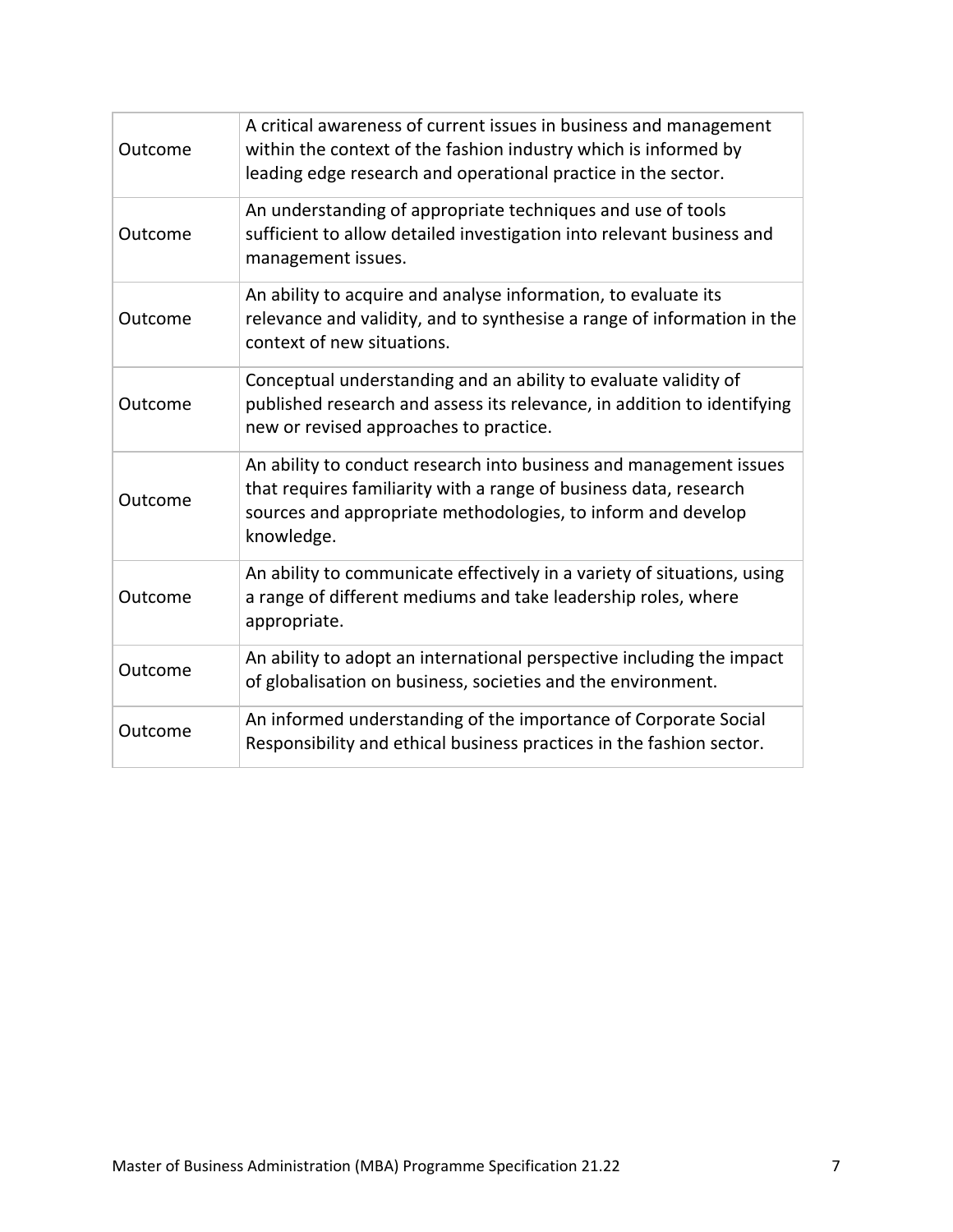|                | <b>Distinctive Features</b>                                                                                                                                                                                                                             |
|----------------|---------------------------------------------------------------------------------------------------------------------------------------------------------------------------------------------------------------------------------------------------------|
| $1\vert$       | Application of business and management knowledge to a range of complex issues<br>faced by organisations operating in the wider fashion industry at national and<br>international level.                                                                 |
| 2 <sup>1</sup> | Offered by the Fashion Business School, an innovative institution which bridges the<br>gap between specialist fashion education and the more traditional social sciences<br>approach adopted by Business Schools and Business and Management Faculties. |
| 3              | Supported by specialist enterprise and research centres including The Fashion<br>Digital Anthropology Lab, The Centre for Sustainable Fashion.                                                                                                          |
|                | Close working relationship with leading organisations operating within the wider<br>4 fashion industry that will endorse various teaching and learning activities (e.g. "live<br>brief" projects).                                                      |
| 5              | Strong emphasis on experiential learning (problem-solving activities, business<br>games and interactive simulations).                                                                                                                                   |
| 6 <sup>1</sup> | Professional development focus supporting personal development with an<br>emphasis on career planning, team working, leadership, communication skills,<br>resilience, self-efficacy and networking skills.                                              |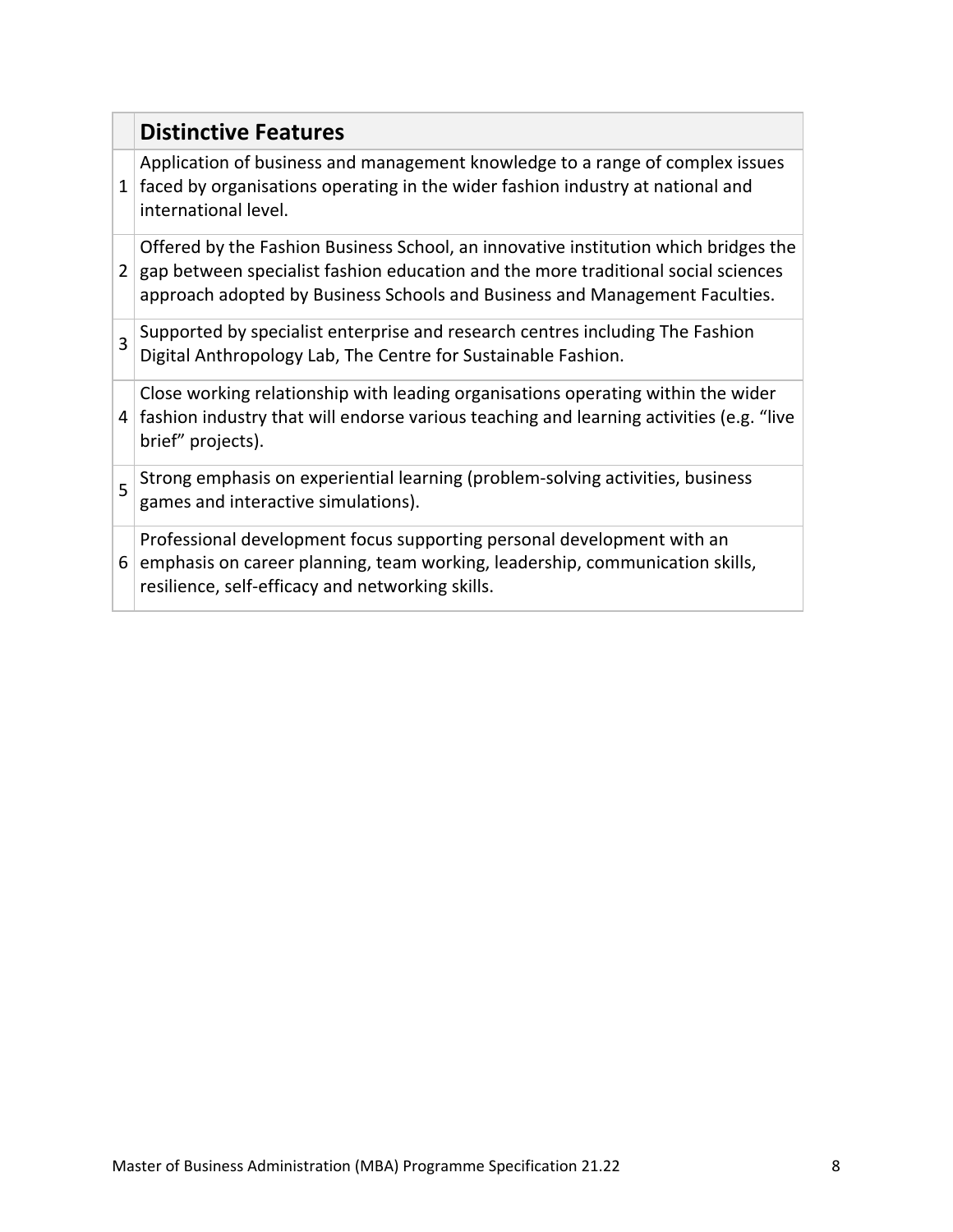## **Course Detail**

The MBA at the Fashion Business School is focused on the wider global fashion industry. It is a full time course delivered over 45 academic weeks. It is aimed at candidates who have 3 years' experience in the industry, including internships, work experience or running own their company who wish to upskill and challenge themselves to engage with new knowledge and be exposed to new ways of thinking. The MBA curriculum has been informed by extensive industry engagement, cutting edge research and market intelligence. LCF has unrivalled close working relationships with leading organisations and institutions who operate in the wider fashion context, including retail, design, media, digital and technology, finance and investment. In addition the MBA has been designed to support students in their own professional development alongside the taught curriculum. Students will have access to a range of resources and workshops to build relevant soft skills vital to success in the sector, for example self- efficacy and professional resilience. Many of these soft skills have been researched by UAL to enhance enterprise and form a framework of skill development known as the Creative Attributes Framework, designed specifically for UAL students. The learning and teaching strategy has a strong emphasis on applied and experiential learning, problem solving, and industry engagement. Course units are supported by LCF Hubs and Centres including The Digital Anthropology Lab, The Centre for Sustainable Fashion and the Creative Management Enterprise and Branding Research Hub.

## **Course Units**

The MBA is a full time course. The emphasis at post graduate level is on independent study and in addition to taught sessions you will be expected to engage in extensive selfdirected learning and research and to utilise the library and open access facilities. The credit framework conforms to the University of the Arts London framework in which the unit of credit is 20 credits (equivalent to 200 hours of student study time). All credits on the MBA are at postgraduate level 7.

#### **Block 1 (weeks 1 – 15)**

- International Business Strategy, Management and Leadership (20 credits)
- Operations 1: Fashion Product development and Global Sourcing (20 credits)
- Fashion Marketing and Consumer Insights (20 credits)

#### **Block 2 (weeks 16 – 30)**

- Finance and Risk Management (20 credits)
- Operations 2: Servicing Fashion Markets (20 credits)
- Innovation and Fashion Business Futures (20 credits)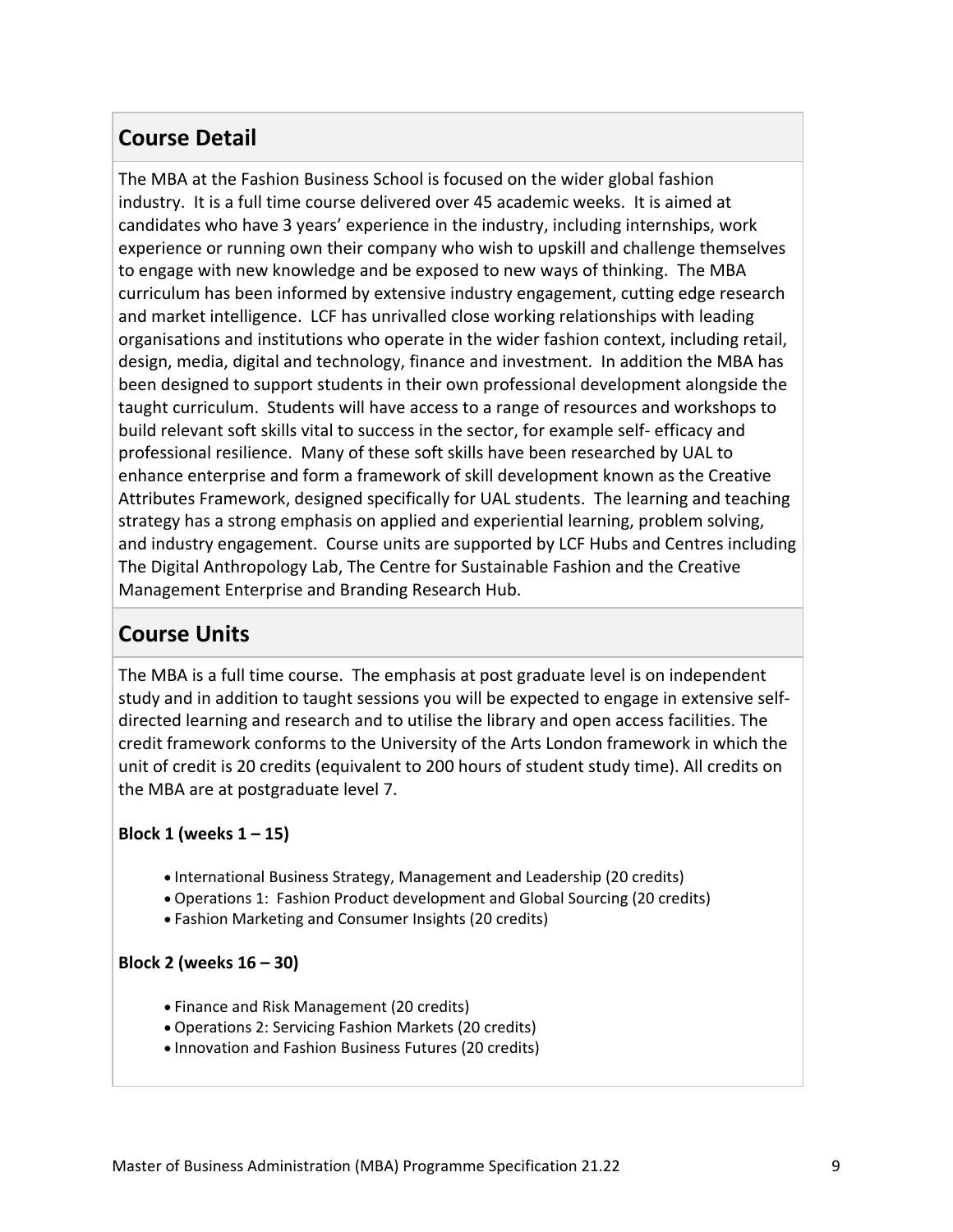**Block 3 (weeks 31 – 45)**

Project Management and Consultancy Project (60 credits)

## **Learning and Teaching Methods**

*The following teaching and learning methods are employed to support the integrated achievement of the course outcomes:*

The University of the Arts London Teaching and Learning Strategy has informed approaches to learning and teaching on the MBA. Methods include, lectures (both online and live), guest speakers, seminar sessions, case studies, technical workshops, group tutorials, individual tutorials, peer review and formative feedback. In addition a series of professional development workshops will support students to further develop important transferable skills.

### **Assessment Methods**

*The following assessment methods are employed to support the integrated aims of the course outcomes:*

- Business Reports;
- Case-studies and case study based timed essays;
- Critical essays;
- Portfolio based project;
- Live negotiations;
- Presentations through a range of media;
- Student sourced industry consultancy project reports;
- Professional Development Digital Portfolio, including aspects of the Creative Attributes Framework.

Students will work both individually and in teams.

### **Reference Points**

Creative Attributes Framework [https://myintranet.arts.ac.uk/media/myintranet/staff](https://myintranet.arts.ac.uk/media/myintranet/staff-only/assessment-and-quality/documents/Creative-Attributes-Framework-Policy-July-2016.pdf)[only/assessment-and-quality/documents/Creative-Attributes-Framework-Policy-July-](https://myintranet.arts.ac.uk/media/myintranet/staff-only/assessment-and-quality/documents/Creative-Attributes-Framework-Policy-July-2016.pdf)[2016.pdf](https://myintranet.arts.ac.uk/media/myintranet/staff-only/assessment-and-quality/documents/Creative-Attributes-Framework-Policy-July-2016.pdf)

OC&C Strategy Consultants (2016) Fast Forwarding Fashion: Skills for the Future.

Prime, (2015) The Prime Principles for responsible management education. Available at: <http://www.unprme.org/about-prme/the-six-principles.php>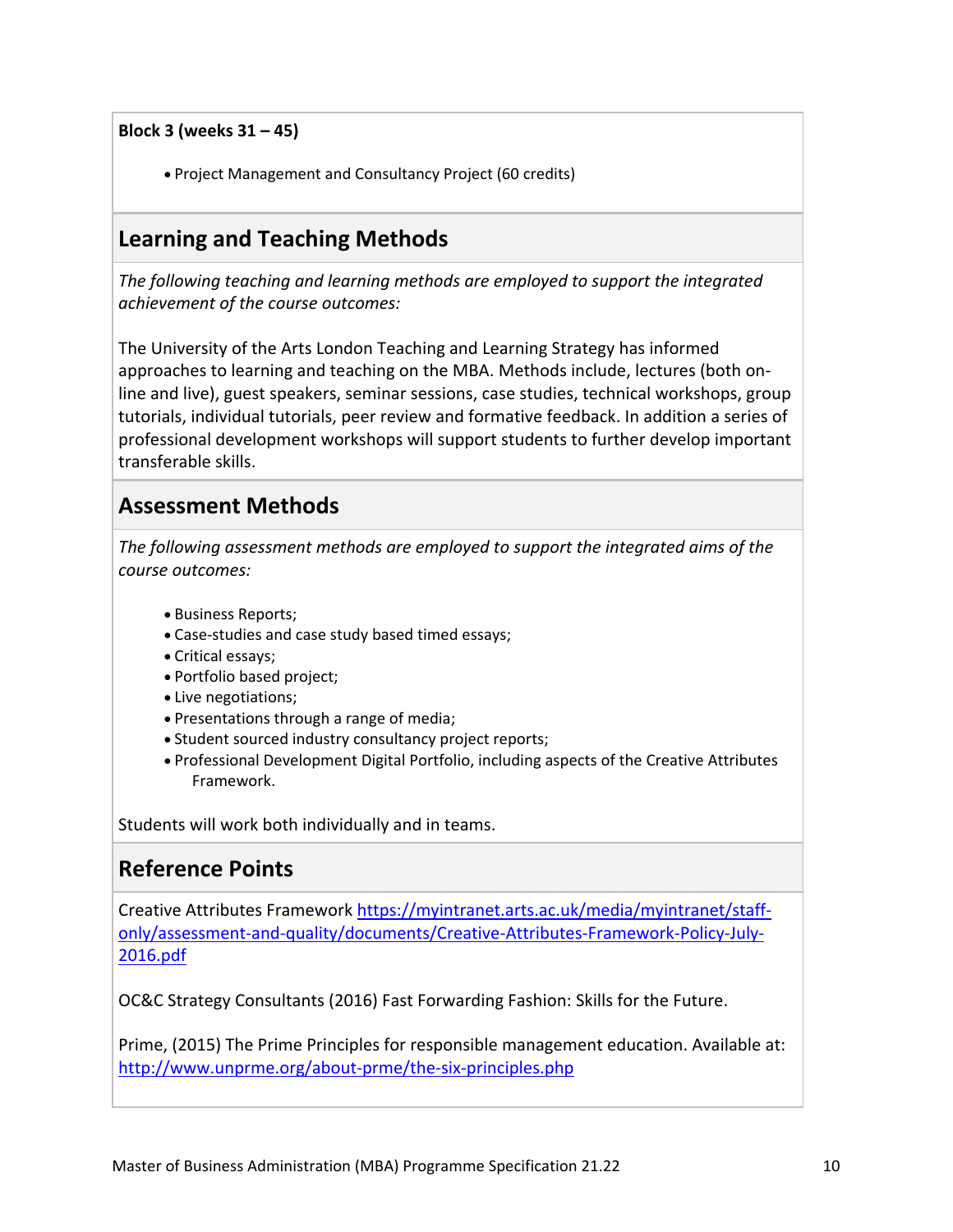QAA. (2014) Frameworks for Higher Education Qualifications of UK Degree- Awarding Bodies.

QAA Master's Degree in Business and Management Subject Benchmark Statement January 2015

The Future of Business Schools in the UK (2005) EPSRC and ESRC

UAL Learning and Teaching and Enhancement Strategy [http://www.arts.ac.uk/media/arts/about-ual/teaching-and-learning-exchange/2015---](http://www.arts.ac.uk/media/arts/about-ual/teaching-and-learning-exchange/2015---2022-Learning,-Teaching-and-Enhancement-Strategy.pdf) [2022-Learning,-Teaching-and-Enhancement-Strategy.pdf](http://www.arts.ac.uk/media/arts/about-ual/teaching-and-learning-exchange/2015---2022-Learning,-Teaching-and-Enhancement-Strategy.pdf)

UAL Equal Opportunities Policy 2016

UAL Fairness In Selection Policy [http://www.arts.ac.uk/media/arts/study-at-ual/apply-](http://www.arts.ac.uk/media/arts/study-at-ual/apply--enrol/documents/Admissions-Policy-2017-18.pdf) [enrol/documents/Admissions-Policy-2017-18.pdf](http://www.arts.ac.uk/media/arts/study-at-ual/apply--enrol/documents/Admissions-Policy-2017-18.pdf)

UAL Tutorial Policy [http://www.arts.ac.uk/study-at-ual/academic-regulations/tutorial](http://www.arts.ac.uk/study-at-ual/academic-regulations/tutorial-policy/)[policy/](http://www.arts.ac.uk/study-at-ual/academic-regulations/tutorial-policy/)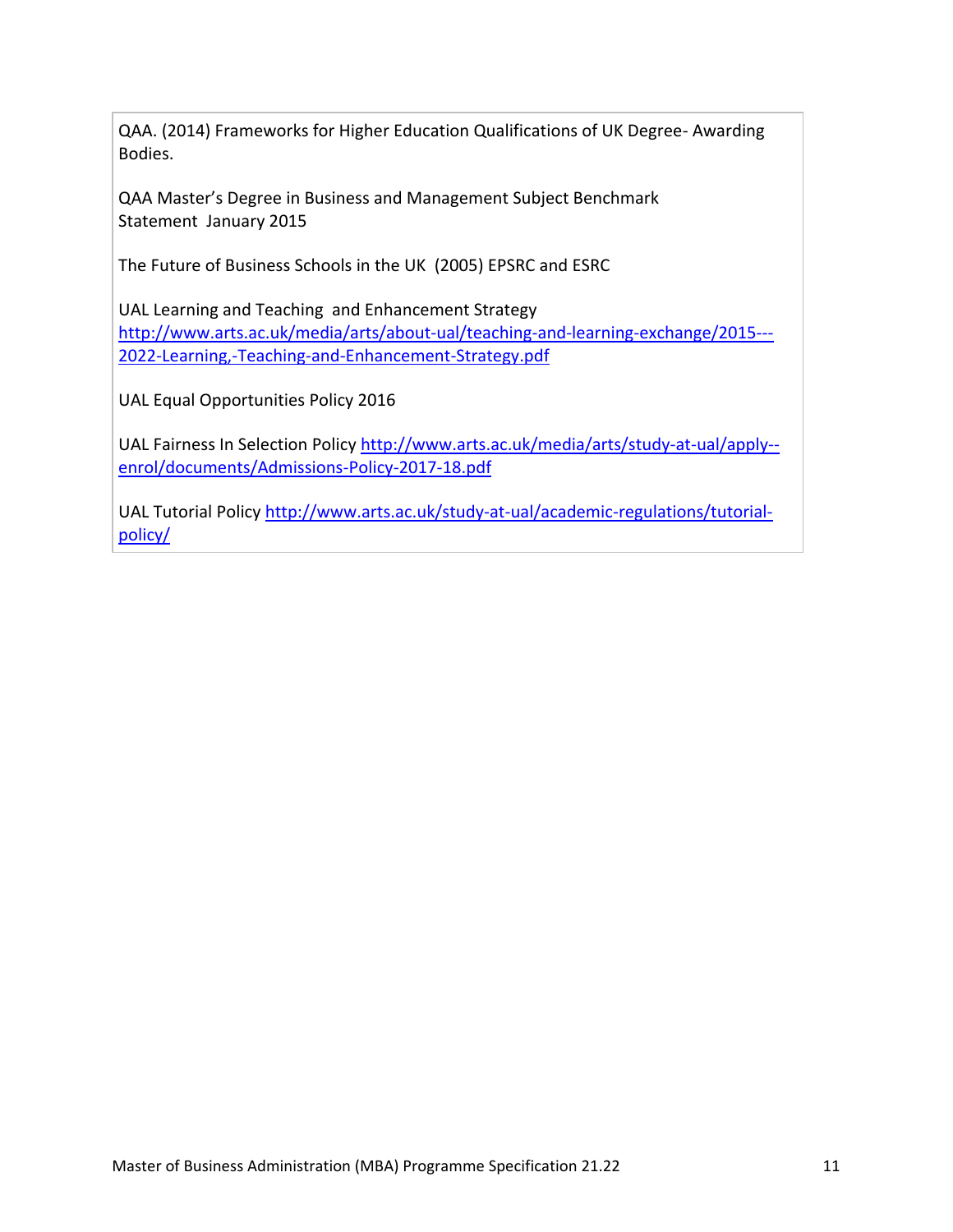## **Course Diagram**

#### **MBA** – PLEASE NOTE DUE TO VACATION DATES, SPECIFIC DELIVERY WEEKS MAY CHANGE.

S=summative assessment

#### E1, E2=summative element assessment

| LEVEL <sub>7</sub> |  |
|--------------------|--|
|--------------------|--|

| LEVEL /                                                                                                                     |                                                                                                                                                                                                                                |                                                                                                  |
|-----------------------------------------------------------------------------------------------------------------------------|--------------------------------------------------------------------------------------------------------------------------------------------------------------------------------------------------------------------------------|--------------------------------------------------------------------------------------------------|
| <b>BLOCK 1</b>                                                                                                              | <b>BLOCK 2</b><br><b>BLOCK3</b>                                                                                                                                                                                                |                                                                                                  |
| $1 \mid 2 \mid 3 \mid$<br>5 <sup>1</sup><br>8<br>6<br>$\overline{7}$<br>$\overline{4}$                                      | 9 0 42 44 42 44 45 44 45 35 34 35 34 35 34 35 34 35 34 35 34 35 34 35 35 39 40 41 42 43 44 45 35 36 37 38 39 40 5 35 36 37 38 39 40 5 35 36 37 38 39 40 5 35 36 37 38 39 40 5 35 36 37 38 39 40 5 36 37 38 39 40 5 36 37 38 39 |                                                                                                  |
| International Business Strategy, Management and                                                                             |                                                                                                                                                                                                                                |                                                                                                  |
| Leadership                                                                                                                  |                                                                                                                                                                                                                                |                                                                                                  |
| (20 credits)                                                                                                                |                                                                                                                                                                                                                                |                                                                                                  |
| <b>Operations 1: Fashion Product Development</b><br>E <sub>1</sub><br>and Global Sourcing<br>E <sub>2</sub><br>(20 credits) |                                                                                                                                                                                                                                |                                                                                                  |
| <b>Fashion Marketing and Consumer</b><br>Insights<br>E <sub>1</sub><br>(20 credits)                                         | E <sub>2</sub>                                                                                                                                                                                                                 |                                                                                                  |
|                                                                                                                             | <b>Finance and Risk Management</b><br>E <sub>2</sub><br>E <sub>1</sub><br>(20 credits)                                                                                                                                         |                                                                                                  |
|                                                                                                                             | <b>Operations 2: Servicing Fashion Markets</b><br>S<br>(20 credits)                                                                                                                                                            |                                                                                                  |
|                                                                                                                             | <b>Innovation and Fashion Business Futures</b><br>ς<br>(20 credits)                                                                                                                                                            |                                                                                                  |
|                                                                                                                             |                                                                                                                                                                                                                                | <b>Project Management and</b><br><b>E1 Consultancy Project</b><br>E <sub>2</sub><br>(60 credits) |